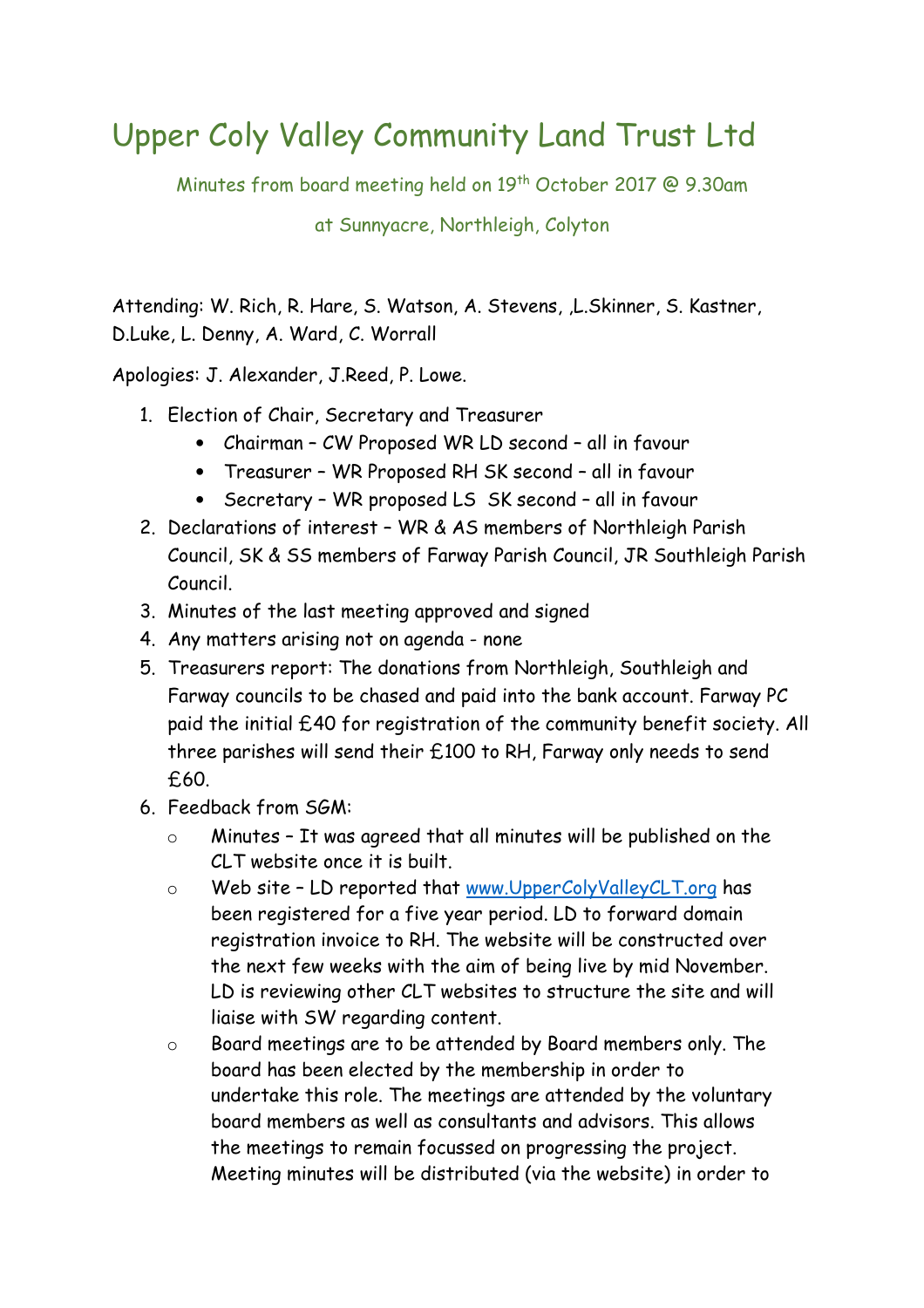keep the wider community up to date with progress and to allow comments to be made.

o The board discussed how rents will be set once the properties are constructed. SW explained that this was related to national independent guidelines that are applied to all Housing Associations. It will also be related to where grant funding is obtained from. If all the grant can be obtained from the East Devon Communities Fund rather than full or part funding from the Houses and Community Agency then it may be possible to achieve lower rents, however this may also impact on the overall capital fund available to construct the properties as it will affect the Housing Association's ability to borrow money.

o Letter/email from Clare Matthews (2 members)

Both correspondences raised issues of transparency and communication of the project. The open meeting and SGM had also raised similar issues. The board felt that a website, publishing meeting minutes and updating a news section would go some way to responding to these concerns. It was also noted that some background of the process so far would be useful on the website along with a 'Frequently Asked Questions' section that would address queries that this and other CLT's often encounter. AW suggested that one member of the board should be responsible for communications with the members and wider community. LD volunteered to undertake this role in connection with building and maintaining the website. As part of the website construction LD to review both items of correspondence and incorporate relevant issues into the site. LD to contact CM and BS separately to feedback to them.

- 7. Updates:
	- o Community Buildings Grant the application has been made to cover initial expenses (legal, miscellaneous printing, laptop etc)
	- o Appointments of architect, engineer etc have been made. LS to forward appointment documents to DL at Teign Housing.
	- o Progress with the initial surveys **/** EDDC grant for expenses and legal costs. LS / SW to forward topographical survey and any other surveys received to the design team consultants.
	- o Project Development SW to update and re-issue the project plan to the board. SW outlined that the national grant to prepare the feasibility had now been applied for and would need to be spent by the end of March 2018. This would allow the consultants to prepare the feasibility and undertake a Pre-